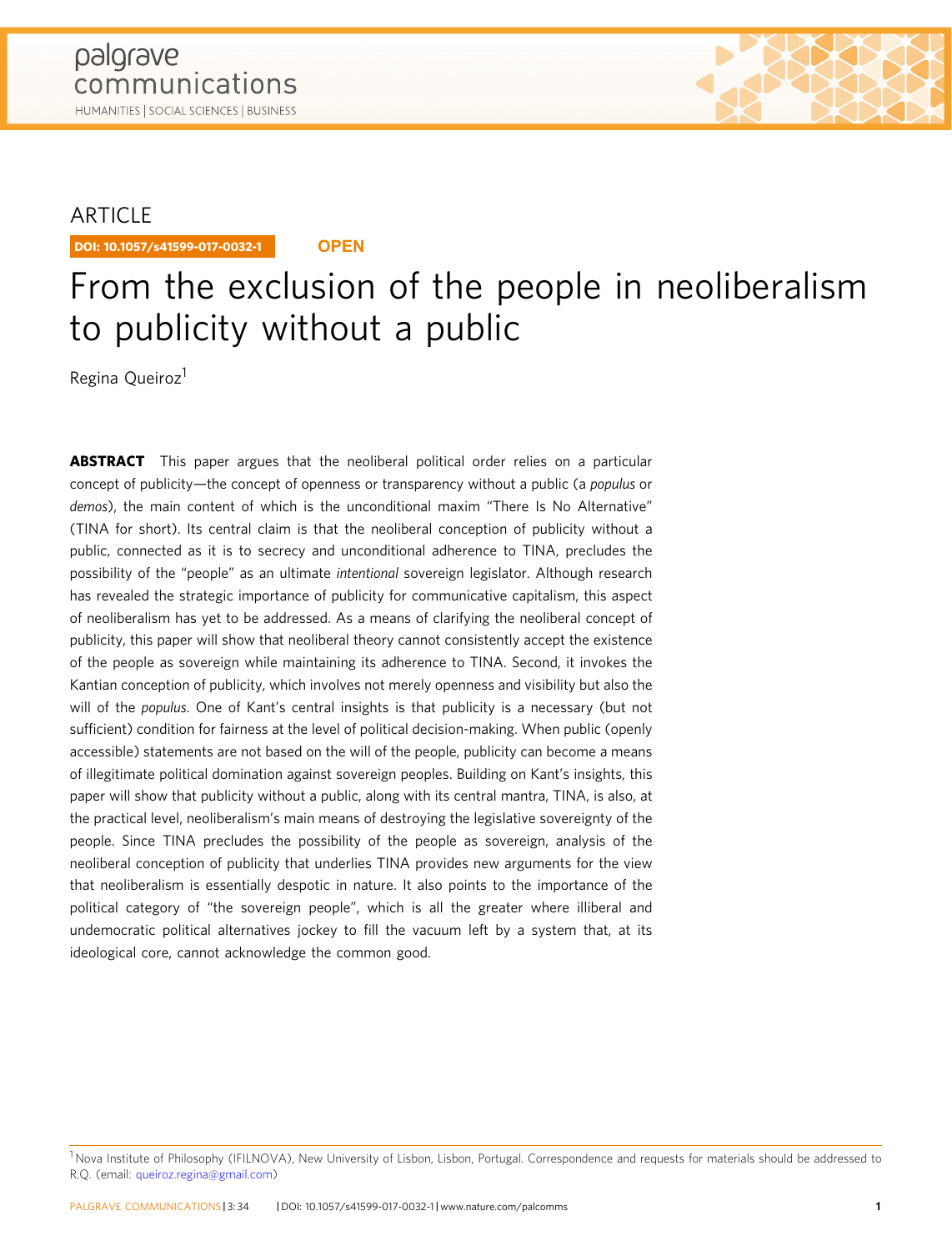# Introduction

he supposed inevitability of proposed or adopted political measures is commonly appealed to in various political systems. It plays a special role in neoliberalism, however, accompanying almost all policy announcements (including announcements of fiscal consolidation, cuts to social security, the privatization of public property, the liberalization of collective bargaining, and the shrinking of pensions (see Barro, [2009;](#page-8-0) Cochrane, [2009](#page-9-0))). Indeed, the public profession to there being no alternative was ubiquitous in Great Britain under Margaret Thatcher (Jenkins 200) and in Portugal under Passos Coelho (MN Deutsche Börse Group, [2012](#page-9-0)), and it continues to function in Germany under Merkel (Europe, [2015](#page-9-0)) and in Greece under Tsipras (Reuters, [2015\)](#page-9-0) (see also the imposition of neoliberal policies in Chile under Pinochet (Munck, [2003](#page-9-0)), in Argentina under Menem (Vellinga, [1997\)](#page-10-0), in Brazil under Color de Mello (Novelli, [2002](#page-9-0)), and in Peru under Fujimori (Ugarteche, [1998\)](#page-10-0)).

Against the backdrop of this systematic pattern, this paper argues that TINA is not simply a phrase coined by Margaret Thatcher (Jenkins, [2007](#page-9-0)) without conceptual value. Besides being the main feature of neoliberal theory (Queiroz, [2016](#page-9-0)), it has a pivotal political function in the neoliberal project of political domination, as part of a specific and peculiar concept of publicity: openness or visibility without a public (a populous or demos). The main content of the concept of publicity without a public is neoliberalism's unconditional adherence to TINA itself, which, when combined with secrecy, precludes the possibility of individual liberty under a system of collective deliberation, i.e., a system of ultimate intentional lawmakers: the peoples' sovereign (Locke, 1679 [[1960](#page-9-0)]) or the universal sovereign (Kant, [1797](#page-9-0) [[1977](#page-9-0)]). Therefore, TINA becomes a key means of despotic political domination.

Research has already revealed the strategic importance of publicity to neoliberalism and to communicative capitalism in particular (Barney, [2008](#page-8-0); Dean, [2003,](#page-9-0) [2008](#page-9-0)). As a central part of neoliberalism (Barney, [2008\)](#page-8-0), communicative capitalism relies on the transfer of information and communication commodities via a variety of networked technologies (Dean, [2003,](#page-9-0) [2008](#page-9-0)); the relevant communication, however, takes place between private individuals and economic and financial institutions. The ostensible transparency of this communication makes communicative capitalism seem perfectly natural and creates the appearance of publicity. This appearance of publicity is pivotal to neoliberalism; it relies fundamentally on secrecy, however, and works to ensure the continued political dominance of the neoliberal order. Although approaches such as Dean's and Barney's stress important features of the relationship between neoliberalism and publicity, the concept of publicity as openness or visibility without a public (a populus or demos), the main content of which is TINA itself, has yet to be addressed in the literature.

To better understand the neoliberal concept of publicity and the relationship between TINA, publicity, and secrecy as a means of political domination, this paper will compare Kantian and neoliberal philosophical conceptions of publicity (Kant, 1793 [[1997\]](#page-9-0)). Insofar as it requires not only openness and visibility but also the existence of a populus (Kant, 1795/96 [[1997\]](#page-9-0)), the Kantian conception of publicity establishes a theoretical link between secrecy, publicity and the people—a connection that has been drawn on in contemporary political philosophy (Fraser, [1999;](#page-9-0) Bohman, [1999](#page-9-0); Habermas, [1989\)](#page-9-0). The Kantian conception also shows that publicity is merely necessary for fairness, not sufficient. Fair public maxims or policies must also comply with the will or law of the people. Publicity, on this view, must be grounded in a public.

It cannot be denied i) that theoretical problems underlie the Kantian conception of publicity (e.g., the extreme degree of secrecy and suppression entailed by this view (Davis, [1991\)](#page-9-0) and the irreducible element of secrecy that remains in all forms of publicity (Bennington, [2011](#page-8-0))); ii) that there are questions concerning both the relationship between self-frustration and injustice in Kant's account and the scope of public maxims (Gosseries, [2005\)](#page-9-0); and iii) that there are questions about how to distinguish between just and unjust maxims and apply this procedure to concrete cases (Gosseries, [2005\)](#page-9-0). There are also clear difficulties involved in moving from hypothetical tests to real-life events, and from political maxims to action itself (e.g., the obscurity of Kant's examples (Elster, [1998](#page-9-0))). Finally, it must also be acknowledged that the philosophical scope of the Kantian conception of publicity means that it cannot adequately speak to neoliberal strategies for accumulating class power or to the role of key social forces in neoliberalism's development into a new mode of regulation and action (Hall, [2011](#page-9-0); Klein, [2007;](#page-9-0) Overbeek, [1993;](#page-9-0) Overbeek and Pijl, [1993;](#page-9-0) Teubal, [2004](#page-10-0)).

Despite these limitations, however, Kant's reflections on political publicity, especially the public basis of the visibility of political statements, have much to contribute to our understanding of the despotic nature of neoliberalism (Brown, [2015](#page-9-0); Bruff, [2014](#page-9-0)). On the one hand, "actual publicity can be looked at through the prism of hypothetical publicity" (Gosseries [2005,](#page-9-0) p 10); on the other, despite Kant's abstract approach to politics in general and to political publicity in particular, a pragmatic and actual (as opposed to hypothetical) perspective on politics and publicity is highly useful (an example of this is his analysis of the right to rebellion under the only rational and transcendental principle of publicity (Kersting, [1992;](#page-9-0) Riley, [1973](#page-9-0))). Moreover, the fact that the Kantian political perspective on publicity evolved in a liberal context in which individual political liberty and the existence of the people (as sovereign) were not dissociated leads to convincing arguments, from a liberal perspective, against both neoliberal theoretical and ideological premises and the deleterious political effects of neoliberal policies (e.g., populism and the erosion of democratic institutions (Brown, [2015](#page-9-0); Bruff, [2014](#page-9-0); Kreuder-Sonnen and Zangl, [2015](#page-9-0); Orphanides, [2014;](#page-9-0) Schmidt and Thatcher, [2014](#page-9-0))).

Section 1 argues that neoliberalism cannot consistently accept the existence of the people while maintaining its adherence to TINA and to the denial of the people as sovereign that it entails. It is argued that the denial of the existence of the sovereign people as a collective, intentional body lies at the core of neoliberalism. Despite the "liberal" in neoliberalism, the denial of the people as sovereign departs from the classical (Locke, 1679 [[1960\]](#page-9-0); Kant, 1793 [[1977\]](#page-9-0), 1795/6) liberal tradition. The second section compares Kantian and neoliberal approaches to political publicity, stressing the intrinsic relationship between neoliberalism's publicity without a public, TINA, and secrecy. Here it is emphasized that the neoliberal approach to publicity departs from the liberal tradition of political publicity, as the Kantian conception illustrates (Kant, 1795/96 [\[1977](#page-9-0)]).

### The denial of the people as sovereign

It would be a mistake to think that there is a single, "pure" form of neoliberalism. Instead, there are varied articulations of neoliberal ideas at multiple sites (Latin America, Europe, China (Harvey, [2005\)](#page-9-0)) and on multiple scales (national, international, transnational, global (Brown, [2006;](#page-9-0) Hall, [2011](#page-9-0); Klein, [2007;](#page-9-0) Overbeek, [1993;](#page-9-0) Overbeek and Pijl, [1993](#page-9-0))). As an ideology—as a set of adjustable, evolving matrices of ideas and values that are articulated but also adapted by ideologues and proponents in various ways depending on the circumstances—neoliberalism centers on the ideas of the individual, freedom of choice, market security,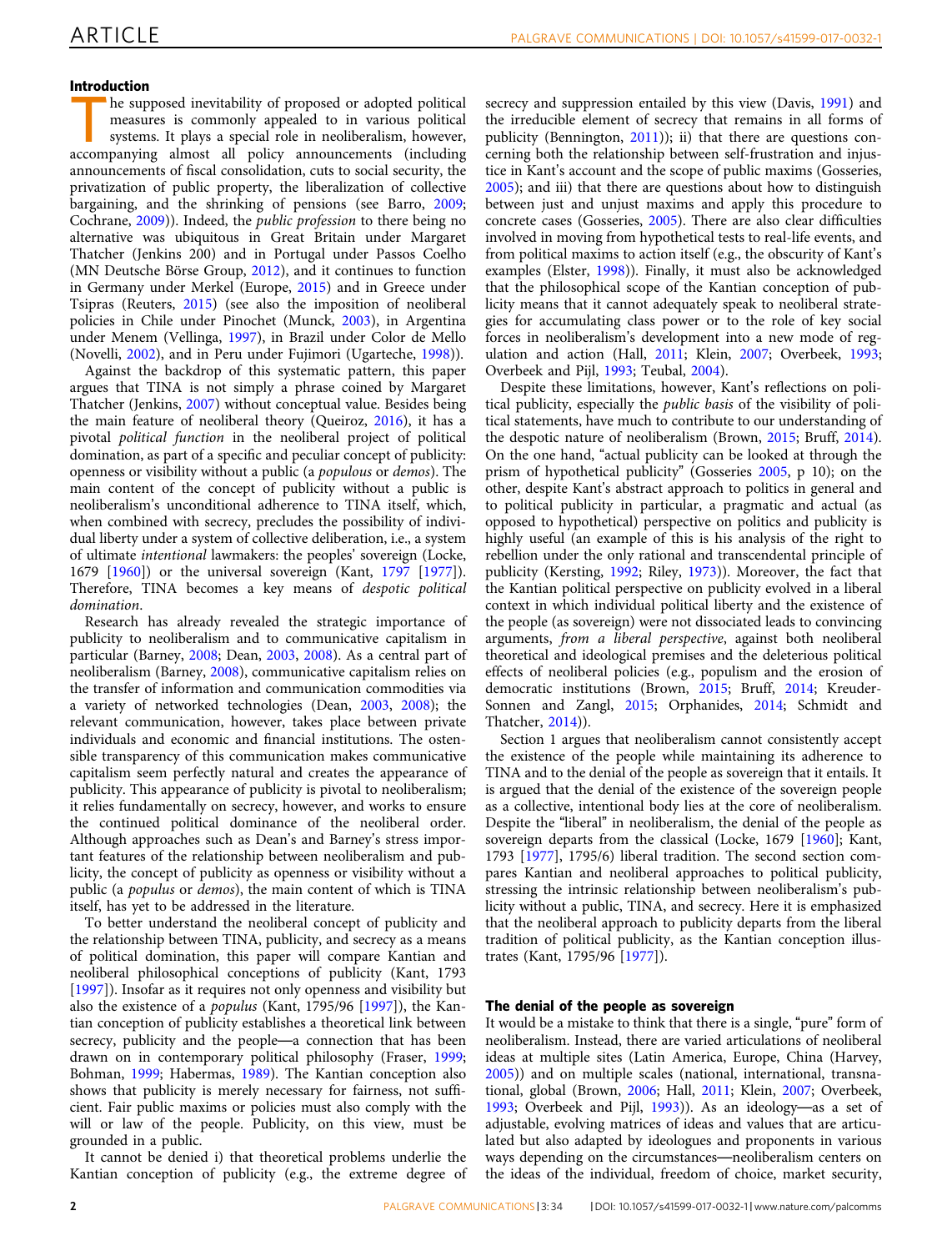laissez-faire regulation, and minimal government (Larner, [2006;](#page-9-0) Mudge, [2008](#page-9-0)).

Neoliberalism is also characterized by "massive expansion of the field and scope of economics" (Read, [2009](#page-9-0), p 28), to the point that it has become a form of economism, approaching social facts as inherently reducible to economic dimensions (Hall, [2011](#page-9-0)). Under economism, neoliberals transpose the economic market model onto society as a whole (Buchanan and Tullock, [1962](#page-9-0), 1987; Hayek, [1976;](#page-9-0) Nozick, [1974](#page-9-0)). This translation is based on various concrete activities and processes (see for example Hall, [2011;](#page-9-0) Harvey, [2005;](#page-9-0) Klein, [2007](#page-9-0); Overbeek, [1993;](#page-9-0) Overbeek and Pijl, [1993;](#page-9-0) and Teubal). At the level of political theory, economism is also deeply characteristic of Nozick's political philosophy and his identification of the invisible hand as the leading social principle (Nozick, [1974\)](#page-9-0). It is also clearly at work in Buchanan and Hayek; both view individual political motivation in terms of the homo economicus model (Buchanan and Tullock, [1962;](#page-9-0) Brennan and Buchanan, [1985;](#page-9-0) Buchanan, [2000\)](#page-9-0), a conception that is also central to Hayek's understanding of societies and markets as spontaneous orders (Hayek [1976\)](#page-9-0).

Nonetheless, neoliberalism is more than an economic fact (Brown, [2006](#page-9-0), [2015;](#page-9-0) Dean, [2015;](#page-9-0) Foucault, [2008](#page-9-0); Harvey, [2005;](#page-9-0) Ramey, [2015\)](#page-9-0). Rooted in political philosophy (Nozick [1974](#page-9-0)), economics, and political economy (Brennan and Buchanan, [1985;](#page-9-0) Friedman, [1953;](#page-9-0) Hayek, [1976\)](#page-9-0), neoliberalism is a conception of the world, or a "total view of reality" (Ramey, [2015](#page-9-0), p 3). Its central tenets have been integrated into common sense, transforming ideology (Read, [2009\)](#page-9-0). Applicable not only to the political realm but also to the entirety of human existence, the neoliberal ideology was not generated by the state. It resulted from the everyday experience of buying and selling commodities in the market, a model which was then transformed into the image of society. As a total view of reality, neoliberalism entails "a new understanding of human nature and social existence (and) the way in which human beings make themselves and are made subjects" (Read, [2009,](#page-9-0) p 28; see also Foucault, [2008\)](#page-9-0).

Although Read's, ([2009\)](#page-9-0) and Ramey's, ([2015\)](#page-9-0) characterizations of neoliberalism are astute, it is important to acknowledge that, as a conception of the world and a total view of reality, neoliberalism is inherently and intrinsically incompatible with the existence of the people as sovereign. Even if neoliberal thinkers do not explicitly argue against the idea of the people in anything like the way that they argue against society and the state (Buchanan and Tullock, [1962;](#page-9-0) Brennan and Buchanan, [1985;](#page-9-0) Hayek, [1976;](#page-9-0) Nozick, [1974\)](#page-9-0), they reject the notion of a "mystical general will" (Buchanan and Tullock, [1962](#page-9-0), p12), which is commonly related to peoples' sovereignty (Kant, 1793 [\[1977](#page-9-0)], 1795/96 [\[1977](#page-9-0)]; Rousseau, 1762 [\[1964](#page-9-0)]). Moreover, whereas they explicitly profess that "there is no alternative" (TINA) and that "there is no society" (TINS) (Jenkins, [2007](#page-9-0)), neoliberal politicians do not likewise explicitly profess that there is no such thing as the sovereign people. Despite this silence, the following aims to show that neoliberal theory and practice indeed reject the concept of peoples in general, and the sovereign people in particular.

The significance of the people as a locus of collective agency. Theorists tend to disagree about whether "the people" ought to be defined on political (Dahl, [1998](#page-9-0)) or ethnic (Habermas, [2000](#page-9-0)) lines, and there is little consensus on the appropriate criteria in general (Dahl, [1998;](#page-9-0) Rawls, [1999;](#page-9-0) Sieyes, 1789 [\[1989](#page-9-0)]). Nonetheless, a rough conception of the people has been available at least since the time of Cicero, who envisioned it as "an assemblage of some size associated with one another through agreement on law and *community* of interest" (Cicero, [1999,](#page-9-0) I, p 39, emphasis added; see also Hobbes, 1651 [\[1996\]](#page-9-0), Locke, [1679](#page-9-0) [1960], Kant, [1793](#page-9-0) [1977], and Rousseau, [1762](#page-9-0) [1964]). Putting to the side the theoretical ambiguity underlying the concept (Agamben, [1996](#page-8-0)), for the purposes of this paper "the people" shall refer to the citizens of a given political community, i.e., to a unitary political body (demos or populus), understood as the ultimate intentional lawmaker, or the sovereign (Hobbes, 1651 [[1996\]](#page-9-0); Locke, [1679](#page-9-0) [1960]). As such, it refers neither to an assemblage of persons defined by their own history, culture, or traditions (ethnos) nor to a particular class of citizens, for example the poor, the disinherited or the wretched in a particular political community (e.g., the plebs (Agamben, [1996](#page-8-0); Breaugh, [2007](#page-9-0); Sieyes, [1789](#page-9-0) [1989])). Despite the relevance of these axes and the interesting relationships between them (Agamben, [1996](#page-8-0); Breaugh, [2007\)](#page-9-0), the concept of "the people" (the populus) is an intrinsically political notion. The introduction of law in a given territory allows for the reconciliation of unavoidable ethnic and individual differences (e.g., class differences).

Neoliberal theory can accommodate the idea of individual persons agreeing on laws that apply to all—even in the absence of a common interest (e.g., Hayek, [1976](#page-9-0); Brennan and Buchanan, [1985;](#page-9-0) Buchanan [1990,](#page-9-0) [2000\)](#page-9-0). Nevertheless, from the contractualist perspective, neoliberal agreement depends on a collective choice "based on a calculus of individual interests" (Buchanan, [1990,](#page-9-0) p 7), which excludes common presuppositions about the ultimate source of value and the valuation of individual interests. When political decisions are based on common presuppositions about the ultimate source of value and valuation, decision-makers act as collective agents (e.g., peoples) rather than individuals. A central tenet of neoliberalism is that collective deliberation of this sort limits, and even undermines, individuals' ability to maximize their self-interest. Indeed, on the market model, and within the limits of market rules, individuals maximize their net wealth in accordance with exclusively private values. Consequently, coordination based on common values is viewed as preventing people from freely exercising their power. Rather than liberty, deliberation from the standpoint of "the people" is thought to lead to oppression. The "collective" in collective choice merely signifies individualistic political agreement on common political principles. These principles are both chosen from the standpoint of private interest and acted on in the sphere of private calculation. As Dean clearly explains, the economic market cannot be viewed as "the mechanism by which the will of the demos manifests itself" (2008, p 104).

It is true that Buchanan distinguishes the economic domain from the political (Brennan and Buchanan, [1985](#page-9-0)). The economic refers only to the model of straightforward individual wealth maximization, and politics relates to "all members of a politically organized community [who] are potentially affected by the outcome of a decision that must be made between two courses of action" (Brennan and Buchanan, [1985](#page-9-0), p 41). Nevertheless, the distinction between the economic and the political realm does not really challenge the idea of collective choice (or deliberation) on the economic model. If "an individual in a market setting is to be presumed to exercise any power he possesses […] so as to maximize his net wealth, then an individual in a corresponding political setting must also be presumed to exercise any power he possesses (within the limits of political rules) in precisely the same way" (Brennan and Buchanan, [1985](#page-9-0), p 43; see also 1962). The fact that individual free choice is made under political rules does not mean that it results from common deliberation of any sort. In reality, under the homo economicus model self-interested individuals are not concerned with political policies that affect all members of a politically organized community. As purely rational egoists, they pursue selfish personal interest unrestrictedly (Dean, [2015;](#page-9-0) See also Foucault, [2008](#page-9-0); Brown, [2015](#page-9-0)).

Since political rules are viewed as being analogous to economic market rules, Buchanan therefore consistently concludes that "[t]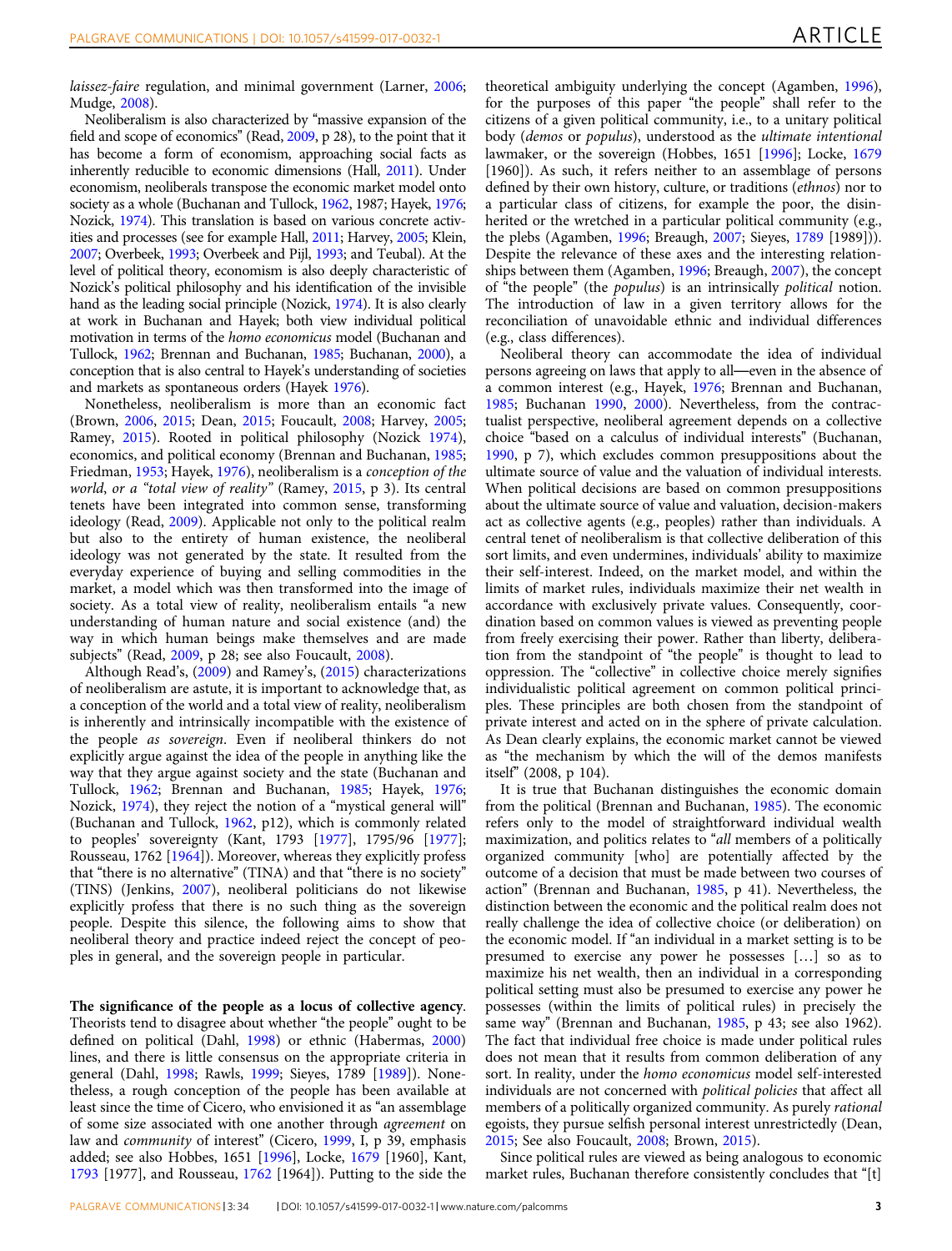he contractarian contends that politics is best modeled as being analogous to the economic relationship" (Brennan and Buchanan, [1985](#page-9-0) p 43), such that "[h]omo economicus is a uniquely appropriate caricature of human behavior" (Brennan and Buchanan, [1985](#page-9-0), p 61). Given this "uniquely appropriate caricature of human behavior", and since the individual qua homo economicus is viewed as only looking after his or her own well-being, the idea of all members of a politically organized community deciding from the perspective of all, i.e., as a unitary political body, is rendered both incoherent and undesirable. Like all forms of collective agency, "the people" understood as a sovereign body, as a politically organized community that decides from the perspective of all, is viewed from the neoliberal standpoint as a meaningless or mystical political category (Brennan and Buchanan, [1985](#page-9-0)).

The spontaneous order as the ultimate legislative power. Besides reducing politics to economics and almost erasing the autonomy of the political realm entirely (Brown, [2006;](#page-9-0) Foucault, [2008\)](#page-9-0), what is really at stake in Buchanan's approach is that the collective choice that underlies the social contract or political government does not allow for the transformation of individual personalities or isolated natural selves into a collective or single public, viewed as the ultimate intentional lawmaker. To the extent that the role of ultimate intentional lawmaker is taken from the people and given to the invisible hand—or, as in Hayek's political and economic theory, to the analogous idea of the spontaneous order—the people is stripped of its sovereignty. The spontaneous order renders precise the abstract rules (applied to "an unknown number of future instances" (Hayek, [1976](#page-9-0), p 35)) that are based on individuals' instrumental agreement on means, not ends, and it is thereby transformed into the sovereign lawmaker. As a sovereign, its commands are immediately and unconditionally based on individuals' free choices—they arise without intentional public mediation and are not conditional on any other factors.

For that reason, when deliberating on the outcomes of a decision that potentially affect all members of a politically organized community, "there is no alternative" to the neoliberal decisions made by that order. Under TINA, individuals ought to "pursue their goals in such a way that they follow the inevitable law(s) of the spontaneous order". As a mirror of immediate, unconditional self-interest (Queiroz, [2016](#page-9-0)), TINA precludes the possibility of individual liberty under a system of collective deliberation, i.e., a system of ultimate intentional lawmakers (the peoples' sovereign (Locke, 1679 [[1960](#page-9-0)]) or the universal sovereign (Kant, 1797 [[1977\]](#page-9-0))). For example, neoliberal policies (e.g., fiscal consolidation, cuts to social security, the privatization of public property, the liberalization of collective bargaining, and the shrinking of pensions (Barro [2009](#page-8-0); Cochrane [2009\)](#page-9-0)) have caused harmful effects, including poverty and inequality (Ball et al., [2013;](#page-8-0) Edmiston, [2014;](#page-9-0) Greer [2014;](#page-9-0) Stiglitz, [2013](#page-10-0)), higher rates of suicide (Antonakakis and Collins [2014](#page-8-0)), state bankruptcy (Teubal, [2004](#page-10-0)), and state authoritarianism (Brown, [2006](#page-9-0), [2015](#page-9-0); Bruff, [2014;](#page-9-0) Kreuder-Sonnen and Zangl, [2015;](#page-9-0) Orphanides, [2014](#page-9-0); Schmidt and Thatcher, [2014](#page-9-0)). If individuals are tempted to appeal to intentional political policies when facing these effects, TINA commands that, instead of looking for public solutions issuing from intentional public deliberation, they should only obey the rules of the spontaneous order. Just as poverty and inequality do not depend on intentional individual and public choices, overcoming them does not depend on intentional public decisions (Hayek, [1976;](#page-9-0) Nozick, [1974](#page-9-0)). Poverty and inequality only result from the inevitability of apparently inhuman, spontaneous mandates (see also the powerful social and political forces corresponding to this spontaneity, e.g., multinational

corporations, as discussed in Hall, [2011;](#page-9-0) Harvey, [2005;](#page-9-0) Klein, [2007;](#page-9-0) Overbeek, [1993;](#page-9-0) Overbeek and Pijl, [1993;](#page-9-0) and Teubal, [2004\)](#page-10-0).

This does not mean that neoliberal theory completely rejects the idea that groups of individuals can unite and act unselfishly (Nozick, [1974](#page-9-0), p 325) or that such a union can achieve a "common highest good" in some sense (Nozick, [1974](#page-9-0), p 325). Nevertheless, since they view the notion of a common good pursued (or willed) by all as corresponding to a socialist conception of the total community, theorists like Nozick reject the idea that "there is a common good that all pursue jointly" (Nozick, [1974](#page-9-0), p 325). Despite widespread controversy concerning the meaning and content of "socialism"—a concept that includes distinct traditions and various essential values (e.g., liberty, equality, fraternity, social justice (Barker, [1987;](#page-8-0) Crick, [1987\)](#page-9-0))—Nozick's understanding of the centrality to socialism of concepts such as unity, the collective common good, and total communities (Nozick, [1974](#page-9-0), p 325) leads him to infer that all joint pursuits (by the people) of a common good are species of socialism (including the pursuit described by Rawls in A Theory of Justice). From this perspective, to the extent that they presuppose an "all", or a people who jointly pursue a common good in a total (if not totalitarian) community, Locke's, ([1679](#page-9-0) [1960]), Kant's, [\(1793](#page-9-0) [1977]), and Rawls's, [\(1971,](#page-9-0) [1993](#page-9-0)) political theories turn out to be socialist in nature. The political, then, is incompatible with a *populus* or *demos* as the ultimate sovereign.

It can be argued that under neoliberalism there is no longer a sovereign (Foucault, [2008\)](#page-9-0). On the assumption that sovereignty involves reconciling disparate points of view, the fact that the economic market is characterized by the pursuit of individual well-being, along with the fact that this descent into self-interest is a necessary condition of attaining personal and common wellbeing, undermines both knowledge of common interests and their pursuit. Any collective convergence of interests results from a spontaneous process. Consequently, the invisible hand metaphor undermines the conceivability of the notion of a political sovereign (Foucault, [2008\)](#page-9-0) in general, and peoples' sovereignty in particular. Instead of the sovereign people, neoliberals exalt the sovereign selfish individual (Foucault, [2008\)](#page-9-0).

Nonetheless, even if the invisible hand renders the political sovereign inconceivable, it alone is not responsible for the rejection of the people as sovereign. Foucault, [\(2008](#page-9-0)) argues that liberalism still conceives of the difference between the natural space of spontaneity (the space of the economic market) and the political and deliberative scope of politics, whereas neoliberalism reduces the naturalistic perspective of the state to the perspective of the market. Instead of limiting or intervening in a natural and spontaneous market, mainly understood as a space of exchange, political institutions (e.g., the state) ought to create the political conditions to preserve that market, as a place of competition (Foucault, [2008](#page-9-0); Read, [2009\)](#page-9-0). Accordingly, neoliberalism's main aim consists in creating the formal political conditions for fostering pure market competition.

From this perspective, neoliberalism is a form of government, or governmentality, which ought to create, or impose on the whole of society, the institutional conditions to ensure the unrestricted maximization of private well-being (Foucault, [2008;](#page-9-0) Read, [2009](#page-9-0)). This political creation leaves no room for alternative projects, i.e., projects that challenge economic market mechanisms. In truth, neoliberal governmentality transforms natural into political necessity, i.e., transforms the natural market laissez faire into a political imperative, in such a way that the realm of political deliberation is thus constrained, even destroyed, by the fatalistic necessity of the mechanisms of the economic market. In the place of public deliberation, which is always connected to free choice (Aristotle, [2002;](#page-8-0) Locke, 1679 [\[1960](#page-9-0)]; Kant, 1797 [\[1977](#page-9-0)];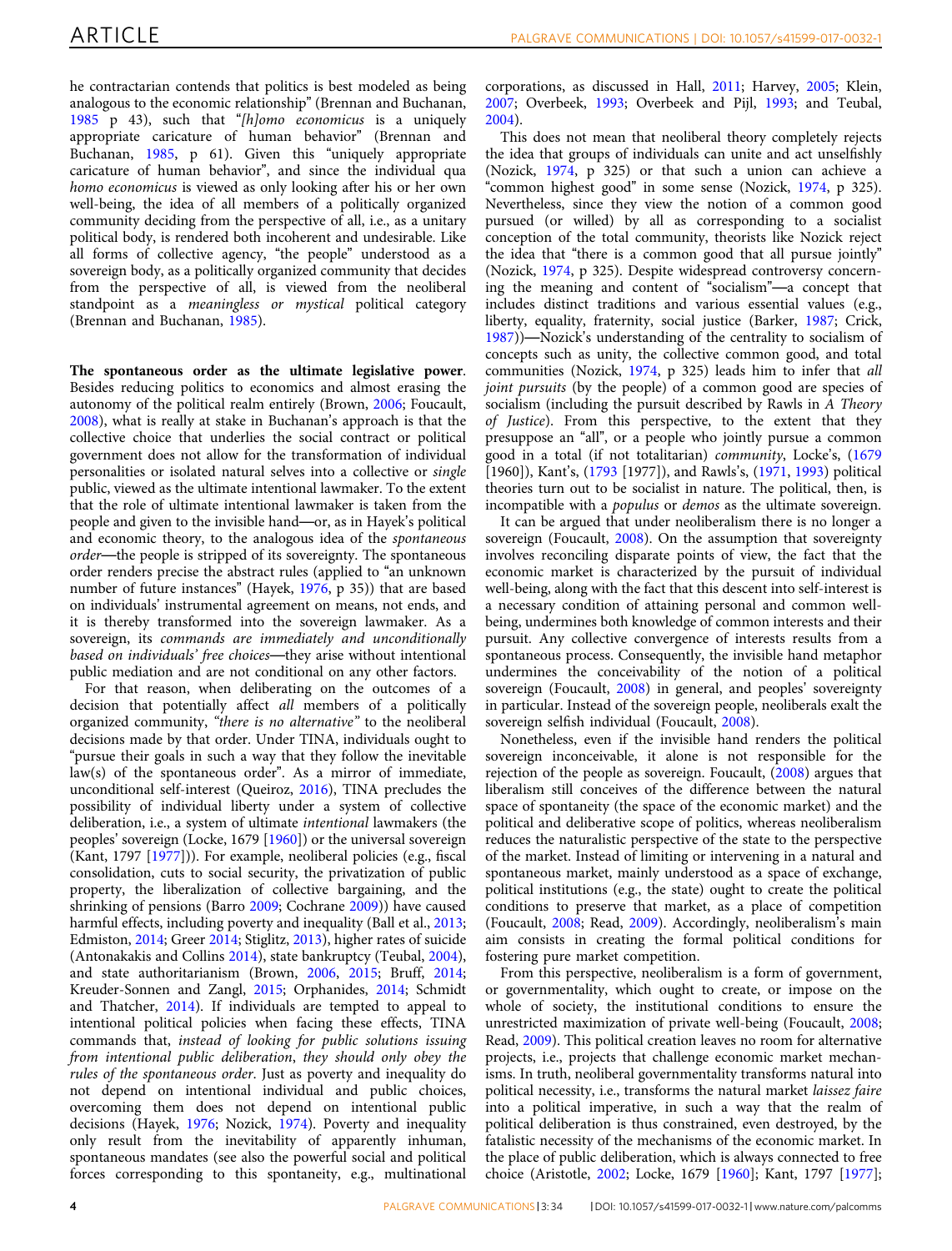Rawls, [1971](#page-9-0), [1993](#page-9-0), [1999\)](#page-9-0), by erasing the distinction between sovereign decision-making and natural spontaneity, neoliberal governments impose unrestricted obedience to the political (no longer the natural) spontaneous laissez-faire order. Since the whole of society ought to be organized in line with the created structure of the competitive economic market, public deliberation, along with its political solutions, is necessarily excluded from this neoliberal creation. What is excluded from decisionmaking on the neoliberal model is any notion of a public good that could be an object of desire on the part of a public, a people. Indeed, when individuals or groups attempt to pursue genuinely public goods (as opposed to self-interest, e.g., increasing public expenditure to safeguard public education), neoliberals communicate to citizens that there is no alternative to neoliberal assumptions. Publicity without a public, or the peculiar political function of TINA in that publicity, is central to this form of communication, as will become clear below. What it communicates is that individuals, groups and peoples ought to necessarily and inevitably choose those alternative(s) that are compatible with economic market conditions—from a basis of individual and private sovereignty, or from a concern for preserving, or even creating, (private) sovereignty.

"The Sovereign People" in classical and contemporary liberalism. Even if the invisible hand excludes the sovereign people, unlike neoliberalism, in liberalism the natural spontaneity of the economic market is compatible with the autonomy of politics. Rather than establishing a coincidence between the state and the market (i.e., a state created in analogy with the competitive market structure), and in spite of the endless tension between the economic order and the political order (e.g., the imposition of political limits on the liberty of natural economic markets), economic liberalism allowed for the combination of laissez-faire economics, i.e., the unrestricted maximization of the self-interest of homo economicus, with the people's sovereignty. Therefore, liberalism allows for the preservation of a space of public liberty, i.e., a space in which liberty not only depends on but also fosters the principles established by all members of a politically organized community who are potentially affected by the outcomes of decisions between two courses of action.

Smith's, [\(1776](#page-9-0)) economic liberal theory, for example, describes the economic market under the model of homo economicus and the metaphor of the invisible hand. Thus, even if this model implies a reinterpretation of state power (Foucault, [2008](#page-9-0); Read, [2009\)](#page-9-0), Smith neither translates the economic market into the political realm (unlike Buchanan and Tullock [\(1962\)](#page-9-0), Hayek [\(1976\)](#page-9-0) and Nozick ([1974](#page-9-0))) nor rejects the notion of the people and the metaphor of the political body. Smith operates with the concept of "different orders of people" (e.g., proprietors of land, cultivators and artificers, manufacturers and merchants (Smith, [1776](#page-9-0) pp 380–381)) who have different access to education, seen as a public good. Contrary to neoliberal theory, which rejects the notion of a public good, i.e., a good that people pursue jointly, Smith not only stresses the existence of such goods (e.g., education, security, diversions, works) but also recognizes the role of the state as an autonomous, public (not private (e.g., Nozick, [1974\)](#page-9-0)) institution that must provide such goods (Smith, [1776\)](#page-9-0).

It is true that Smith ties sovereignty not to the people but to the monarch. Nonetheless, even if the difference between the sovereignty of peoples and monarchs is not a negligible issue, the monarch captures the possibility of reconciling the totality of points of view (e.g., interests, beliefs, ends), which transforms him or her into the ultimate legislator for the sake of every individual. Smith held that monarchs have a duty of "erecting and maintaining certain public works and certain public institutions,

which it can never be for the interest of any individual, or small number of individuals to erect and maintain" (Smith, [1776](#page-9-0), p 392). If it is true that monarchs are unable to perceive the totality from the perspective of the economic market (Smith, [1776;](#page-9-0) see Foucault, [2008](#page-9-0)), then the proper perspective for political deliberation cannot be that of the selfish individual. Indeed, the perspective of the economic market is not only irreconcilable with the monarch's total view but also simultaneously prevents him or her (and all individual economic agents) from appreciating and pursuing the public interest. Unlike Buchanan and Tullock, ([1962](#page-9-0)), Smith accepts the existence of a public interest independent of individuals' particular interests; on his view, the political life depends on intentional and collective deliberation on the interests of all.

Moreover, since the monarch must be supported financially, in particular from the general contribution of the "whole society" (Smith, [1776,](#page-9-0) p 392), Smith does not consider the making of political policy from the perspective of the whole of society as a sign of totalitarianism, as Hayek, [\(1976](#page-9-0)) and Nozick, ([1974\)](#page-9-0) did. Consequently, Smith's economic liberalism not only clearly separates the spontaneity of the economic market from political deliberation but also neither positions the spontaneous order as the aim of politics nor transforms people into selfish individual sovereigns. Smith's homo economicus is thus able to behave simultaneously as a private individual in the economic market, maximizing his or her individual interest, and as a public person in public institutions, pursuing the well-being of all.

For this reason, from the perspective of liberalism, the metaphor of the invisible hand and homo economicus does not preclude the creation of a public personality who decides on public issues under a public common law. Smith's economic liberalism is aligned with the classic political liberalism of Locke, (1679 [\[1960\]](#page-9-0), II, p 89) and Kant, (1795/96 [[1977](#page-9-0)]).

Indeed, even if, rather than homo economicus, Locke's liberalism depends on the homo politicus and juridicus, and even if the conflict between rights and interests (Foucault, [2008](#page-9-0)) is acknowledged, Locke's and Kant's influence cannot be denied. Locke argues that when individuals come together to constitute political society, based on consent, this transforms them into a people, i.e., "one people, one body politic" (Locke, 1679 [\[1960](#page-9-0)], II, p 89). Underlying government constitutions, and ruled by the majority as a unified single body (1679 [[1960](#page-9-0)], II, p 96), the sovereign people arises when, after consenting to the political constitution of their society, a group of persons comes together under a supreme government. In this political society, "every one of the members hath quitted [his or her] natural Power, resign'd it up into the hands of the community" (Locke, 1679 [[1960\]](#page-9-0), II, p 87). When they enter into society, individuals "make one people, one Body Politic, under one supreme Government" (Locke, 1679 [[1960](#page-9-0)], II, p 89). With political society comes public political power, which is dependent on the public person or the people (see Locke's, (1679 [\[1960](#page-9-0)], II) systematic references to public will, public society, and society's one will).

Kant also clearly distinguishes between "the will of all individual men to live in accordance with principles of freedom within a lawful constitution [and the will of] all men together (i.e., the collective unity of the combined will)" (Kant, 1795/96 [\[1977](#page-9-0)], B 73–74, emphasis in the original). Thus, the Kantian perspective posits a public personality (e.g., the general will) through which persons share political principles not only as individuals but also as a common personality. People do not see themselves only as private individuals who may or may not share common ends under private right. They also view themselves as "the collective unity of the combined will", i.e., as a people or peculiar common personality, who share their common will as an end in itself (Kant, 1793 [[1977](#page-9-0)]), 1795/6). The controversies surrounding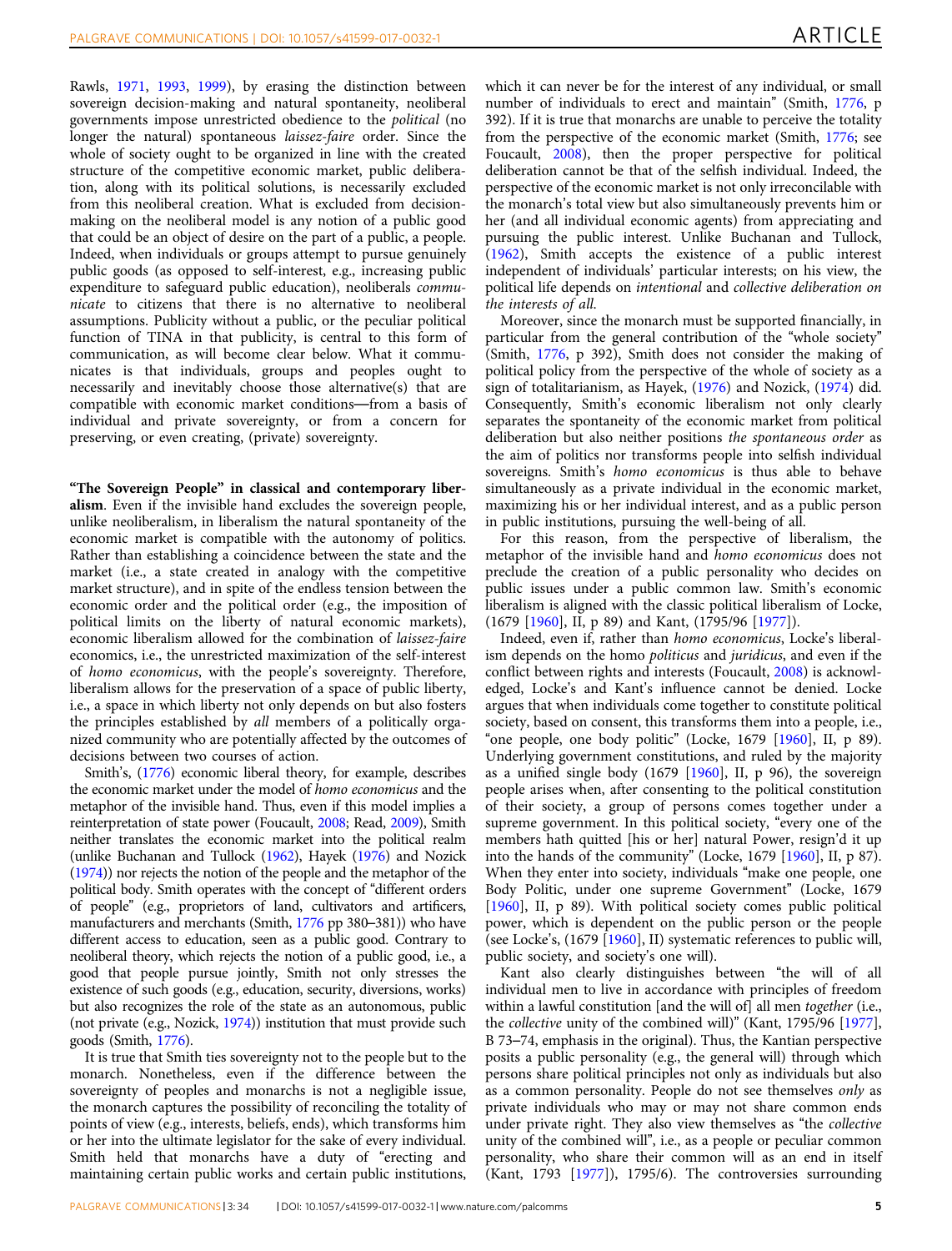Kant's social contract notwithstanding (Kersting, [1992](#page-9-0); Riley, [1973\)](#page-9-0), the social contract "oblige[s] every legislator to frame his laws in such a way that they could have been produced by the united will of a whole nation, and to regard each subject [...] as if he had consented within the general will" (Kant, 1793 [\[1977](#page-9-0)], A 250; emphasis added). Moreover, the agreed public political and legal principles ought to be established by all, i.e., by all who see themselves as sharing a common political identity, i.e., the "unity of the will of all the members" (Kant, 1793 [[1977\]](#page-9-0), A 245, emphasis in the original). Otherwise, instead of adopting a system of public right, i.e., a system of laws for a people or an aggregate of peoples (Kant, 1797 [[1977\]](#page-9-0)), political community would be structured around private right(s) (Kant, 1793 [[1977\]](#page-9-0)).

The fact that individuals deliberate as a common body does not strictly entail the privation of individual rights (e.g., liberty, property). In Locke's political philosophy, the constitution of the sovereign people is concomitant with the establishment of a coinstitutional charter, the main aim of which is to protect individuals' political rights (Locke, 1679 [[1960](#page-9-0)]). In Kant's philosophy, to deliberate as a common body does not strictly entail leaving particular interests and perspectives behind (Kant, 1793 [[1977\]](#page-9-0)). Kant's political theory clearly rejects paternalistic and despotic political power, which imposes policies on individuals with regards to their pursuit of happiness (Kant, 1793 [\[1977](#page-9-0)], 1795/96 [\[1977](#page-9-0)]).

There is undoubtedly disagreement (e.g., between liberals (Locke, 1679 [[1960](#page-9-0)]; Kant, 1793 [[1997\]](#page-9-0), 1795/96 [[1997](#page-9-0)]), socialists (Badiou, [2016](#page-8-0); Crick, [1987](#page-9-0)), and republicans (Habermas, [1989](#page-9-0); Rousseau, 1762 [[1964](#page-9-0)])) concerning how to reconcile the sovereign people, as a body politic, with individual liberty and particular interests. There are also, to be sure, differences within peoples (e.g., at the axes of class (Badiou, [2016\)](#page-8-0), gender (Elstain, [1981\)](#page-9-0), and race (Wilson, [2012\)](#page-10-0)), along with disagreement concerning the adequacy of Locke's (and Kant's) theoretical political constructions of collective political personality, understood in analogy with the single body (e.g., the representatives' betrayal of the people's interest in the liberal social contract (Badiou, [2016\)](#page-8-0)). On the contrary, neoliberalism replaces this conception of the intentional single body with the immediate, inevitable, and fatalistic order of the invisible hand.

Therefore, contrary to the liberal theoretical and practical tradition in its classical and contemporary forms, according to which the supreme power of the people is not indisputable or fatalistic but rather human and deliberative, the neoliberal supreme power is fatalistic. It thus does away both with the idea of the public realm (Hayek, [1976](#page-9-0); Nozick, [1974\)](#page-9-0), which pertains to a common good or shared interest (e.g., Hobbes's, (1651 [[1996\]](#page-9-0)) social contract), and with the idea of common personality, which pertains to a common identity as a common end (e.g., Locke's, (1679 [\[1960](#page-9-0)]), Rousseau's, (1762 [\[1964\]](#page-9-0)), and Kant's, (1793 [\[1977\]](#page-9-0), 1795/6) social contracts) and to the sovereignty of the people.

### TINA and the political role of publicity

If individuals always ought to follow the immediate and unconditional orders of the invisible hand according to neoliberalism, then why do neoliberal politicians continue to feel the need to voice the claim that "there is no alternative" to neoliberal policies? In a perfect neoliberal society, it would not be necessary to publicize neoliberal premises. Individuals are irremissibly and intractably opposed when it comes to their well-being; they are committed neither to each other nor to political principles concerning the well-being of others (Brown, [2015](#page-9-0); Dean, [2015;](#page-9-0) Foucault, [2008](#page-9-0)). Consequently, everybody maximizes his or her self-interest and in an almost solipsistic manner follows the

orders of the invisible hand (see Buchanan's, [\(2000](#page-9-0)) political justification of economic market rules).

Nevertheless, neoliberal "political" society is not created ex nihilo. It depends on time and circumstances, namely the dismantling of the previous non-liberal order (e.g., demo liberalism in Europe (Harvey, [2005\)](#page-9-0)). Because they are supported by individuals who follow different political ideologies and who see themselves as members of a political society, neoliberal politicians in liberal democracies must convince and persuade citizens that, instead of pursuing public well-being or the common good and following public rules, they should pursue their unrestricted private well-being instead. As a result, the institution of neoliberalism depends heavily on *publicity*, along with the maxim that "there is no alternative". Conversely, the implementation of neoliberal policies entails political secrecy with regards to the existence of the people as sovereign decision-makers.

Kantian publicity. Publicity has been viewed as a regulative ideal to solve particular social problems in particular historical contexts (Bohman, [1999](#page-9-0)) or as a set of constraints (or conditions) that limit public deliberation (Rawls, [1971\)](#page-9-0). Controversy remains, however, concerning the meaning and scope of publicity (e.g., the differences between rational and empirical publicity (Davis, [1991](#page-9-0)) and hypothetical and actual publicity (Gosseries [2005\)](#page-9-0)). There is also disagreement about the political and ethical value of publicity and secrecy (e.g., explicitly utilitarian defenses of secrecy (Bentham, 1843 [[1999\]](#page-8-0); Sidgwick, [1893\)](#page-9-0)) and their justification (e.g., political (Kant, 1793 [\[1977](#page-9-0)]) or ethical and psychological (Sidgwick, [1893](#page-9-0))).

Despite these differences and controversies, Kant's political philosophy established an understanding of publicity as a criterion (or principle) for evaluating the justice of any political or legal policy (or maxim) (Bohman, [1999;](#page-9-0) Chambers, [2004;](#page-9-0) Davis, [1991;](#page-9-0) Laursen, [1986](#page-9-0); Swabey, [1930\)](#page-10-0). As a transcendental (rather than empirical) principle, valid axiomatically and without demonstration (Kant, 1795/96 [\[1977](#page-9-0)], B 99), the principle states that "[a]ll actions affecting the rights of the other human beings are wrong if their maxim is not compatible with their being made public". Accordingly, in analogy with the categorical imperative of morality, this first, negative formulation of the publicity principle, as a test of right and wrong (Kant, 1795/96 [[1977\]](#page-9-0); see also Deligiorgi, [2002](#page-9-0); Swabey, [1930\)](#page-10-0) or justice and injustice (Davis, [1991\)](#page-9-0), prescribes that every legal and political policy ought to be open to public scrutiny. Otherwise, not only does that policy remain inherently unfair and wrong (Kant, 1795/96 [[1977\]](#page-9-0), B 99), but it is likely to bring about undesirable consequences: the public confession of a maxim that cannot be expressed out loud and must remain entirely secret is likely to occasion opposition on the part of citizens in response to the injustice that threatens them (Kant, 1795/96 [\[1977](#page-9-0)], B 100).

Nevertheless, in Kantian political philosophy openness of this sort does not ensure the justice of a given maxim. Although openness may be a criterion of justice, this does not mean that all publicly proclaimed maxims are just, for "the person who has decisive supremacy has no need to conceal his maxims" (Kant, 1795/96 [\[1977](#page-9-0)], B 102). Even though the public confession of an unfair maxim would invite the resistance of all, decisive power can crush resistance. In the case of people's resistance to an unjust political power, "[t]he head of the state […] is aware that he possesses the irresistible supreme power […] [;] he does not have to worry that his own aims might be frustrated if his maxim became generally known" (Kant, 1795/96 [\[1977](#page-9-0)], B 103).

Since a despotic power does not need to hide its maxims (Kant, 1795/96 [\[1977](#page-9-0)])—it can publicize its unfair rules without risking resistance—Kant proposes a second formulation of the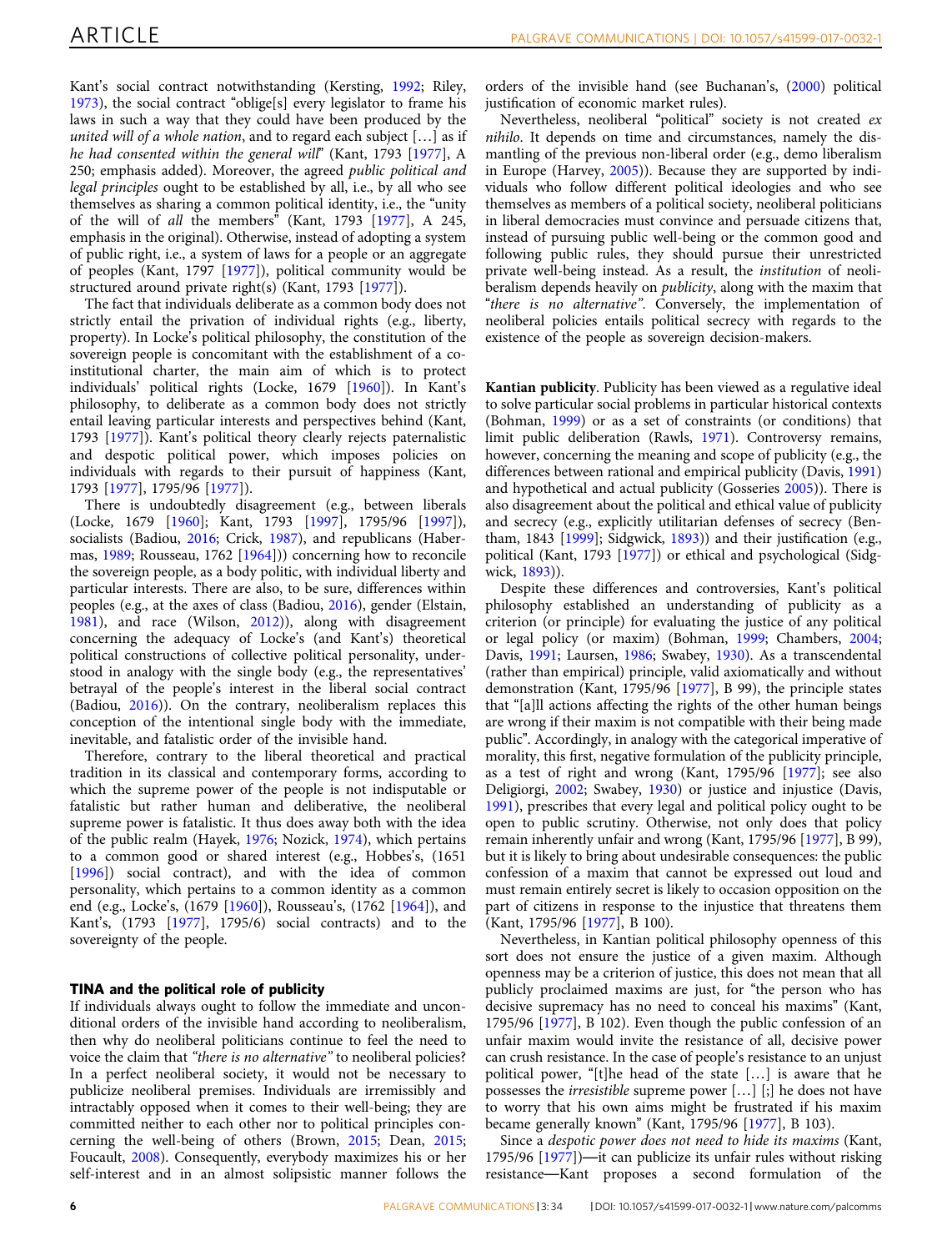transcendental principle of publicity. This states that "[a]ll maxims which require publicity if they are not to fail in their purpose can be reconciled both with right and with politics" (Kant, 1795/96 [[1977\]](#page-9-0), B 110). Roughly, Kant's concept of right refers to the restriction of each individual "freedom so that it harmonizes with the freedom of everyone else" (Kant, 1793 [[1977\]](#page-9-0), A 234; see also), and politics points to "an applied branch" of right" (Kant, 1795/96 [\[1977](#page-9-0)], B 71). As an applied branch of right, political acts (e.g., legislation, the execution of policies) ought to ensure the freedom of every person. Politics always involves some element of obedience and command, but both ought to be grounded in freedom. Although political legislation is not without coercion (Kant, 1793 [[1977](#page-9-0)], 1795/96 [\[1977\]](#page-9-0)), B 71), any political maxim that commands behavior ought to be public and capable of being freely accepted by those who obey it.

Politics requires, then, agreement between those who command and those who obey, i.e., the validity and justice of public maxims ought ultimately to be related to the social contract (Deligiorgi, [2002\)](#page-9-0). This means that when presented in public, politicians' maxims ought to comply with the agreed public political and legal principles "accepted by all concerned [and] willed by all individuals of a public" (Davis, [1991](#page-9-0), p 410). Despite the differences between distinct publics (Davis, [1992](#page-9-0)) and lack of consensus on the actual or rational nature of the public underlying Kantian publicity (Davis, [1991,](#page-9-0) [1992](#page-9-0)), any maxims that do not conform to these public principles will be private, illegal, and unaccountable. Thus, in addition to referring to the openness and visibility (to all citizens) of political principles (which is opposed to secrecy), the Kantian approach to publicity also speaks to the Latin publicus and populus (which is opposed to the private). Moreover, the requirement of underlying political publicity aims to limit, and even to prevent, the unfair, abusive, and violent abuse of political power.

It is true that Kant's solution to unfair public policies that issue from despotic power is not completely satisfactory. He argues, for example, that the principle of publicity does not entail that citizens have a right to rebel against despotic power in response to the violation of agreed public principles (Kant, 1795/96 [\[1977](#page-9-0)], B, pp 101–103). On the one hand, the contract between the people and the sovereign does not include the use of violence against the latter, which would challenge his or her sovereign power (Kant, 1795/96 [\[1977](#page-9-0)], B 102); on the other hand, and as stated above, the supreme and absolute power "does not have to worry that his own aims might be frustrated if his maxim became generally known" and can "punish any rebellion by putting the ringleaders to death" (1795/96 [\[1977](#page-9-0)], B 102). With this said, the controversial nature of Kant's approach to the right of rebellion (Axinn, [1971](#page-8-0); Chambers, [2004;](#page-9-0) Bennington, [2011;](#page-8-0) Laursen, [1986;](#page-9-0) Riley, [1973](#page-9-0)) does not negate the importance of the relationship between the openness of policies and political (and legal) agreement with regards to their content.

TINA and the publicity test. In contrast to the Kantian conception of the citizen, neoliberalism views TINA as both proclaimed by and addressed to private, self-interested individuals who, instead of seeking public well-being and following public rules, are right to follow their own unrestricted, private wellbeing. Under this maxim, individuals ought to "pursue their goals in such a way that they follow the inevitable law(s) of the spontaneous order". These private individuals agree on common principles that issue from a social contract that is established and followed in private—not one under which they are transformed into a sovereign people or a general will. Consequently, TINA is part of an unusual and peculiar concept of publicity—openness or visibility without a public (a populus or demos)—in which the

public is reduced to a disparate set of individuals. It includes neither the notion of a populus, i.e., a unity of the wills of all members, nor its standing as ultimate lawmaker.

One may argue that under neoliberal premises appeal to the Kantian negative and positive hypothetical tests of publicity is absurd. There is neither an ideal public (e.g., the ideal public demanding justice (Davis, [1992\)](#page-9-0)) nor an actual public (e.g., literate, university scholars (Davis, [1992\)](#page-9-0)) to whom neoliberal politicians might prescribe the maxim of "pursuing their goals in such a way that they follow the inevitable law(s) of the spontaneous order". As noted above, in a perfect neoliberal society it would not be necessary to make neoliberal premises public because there is no such political person, the sovereign people, to whom those premises might be addressed. Indeed, the inexistence of the people seems to run against the idea of questioning political maxims' compliance with a hypothetical (or actual) conception of publicity.

Nevertheless, since there is no such thing as a perfect neoliberal society, the invocation of the Kantian hypothetical test of publicity is not absurd. Despite its ideological commitments, the neoliberal order must somehow deal with the fact that an actual public, the people (the populus), really does exist, and that citizens in liberal democracies still value this self-conception. In order to implement its own ideal, i.e., to create a spontaneous society, the neoliberal order must therefore bring it about that citizens cease to view themselves as co-deliberators on public issues under a common political identity (the unity of the will of all members) and that they ultimately give up the political responsibility of being lawmakers.

Indeed, TINA plays an important role in this process. As a response to the "residual" existence of the people, TINA is a means of disempowering citizens and preventing political resistance to the extent that it publicizes peoples' lack of power, reinforcing that self-image while bolstering the despotic power of the neoliberal order. The fact that neoliberals loudly and visibly profess that "there is no alternative" reveals not only their lack of fear concerning the possible frustration of their policies as a result of their being made public, but also, and mainly, their political intention to crush peoples' political choices. The repeated articulation of TINA works to bring about political resignation, if not capitulation, ultimately weakening resistance (which becomes an absurd notion).

Consider, for example, recent events in Greece. In the belief that alternative policies (e.g., to stimulate consumption and demand in order to prevent a negative spiral of declining confidence) would help to tackle the European debt crisis, Greek citizens elected the extreme left-wing party Syriza in 2015. Syriza, however, now governs under a neoliberal program (much like those advocated by the liberal conservative New Democracy party and the social democratic PASOK). The fact that three different parties with distinct political ideologies have governed under the same political program reveals the extent to which neoliberal international and global political institutions (e.g., the International Monetary Fund (IMF)) have imposed their values on citizens, who are no longer given a genuine choice. The undermining of citizens' self-image as co-legislators and the perpetuation of the neoliberal order are therefore intimately connected: the public and visible articulation of TINA serves to denigrate the self-conception of the people as an intentional, collective body, thereby ensuring the acquisition and preservation of neoliberal political power.

TINA therefore constitutes a threat to the very idea of the public, and to politics as such; as a persuasive rhetorical strategy, it invites citizens to consent to the inevitability of the mandates of the spontaneous order and, ultimately, to surrender their political power. The historical development of the neoliberal order has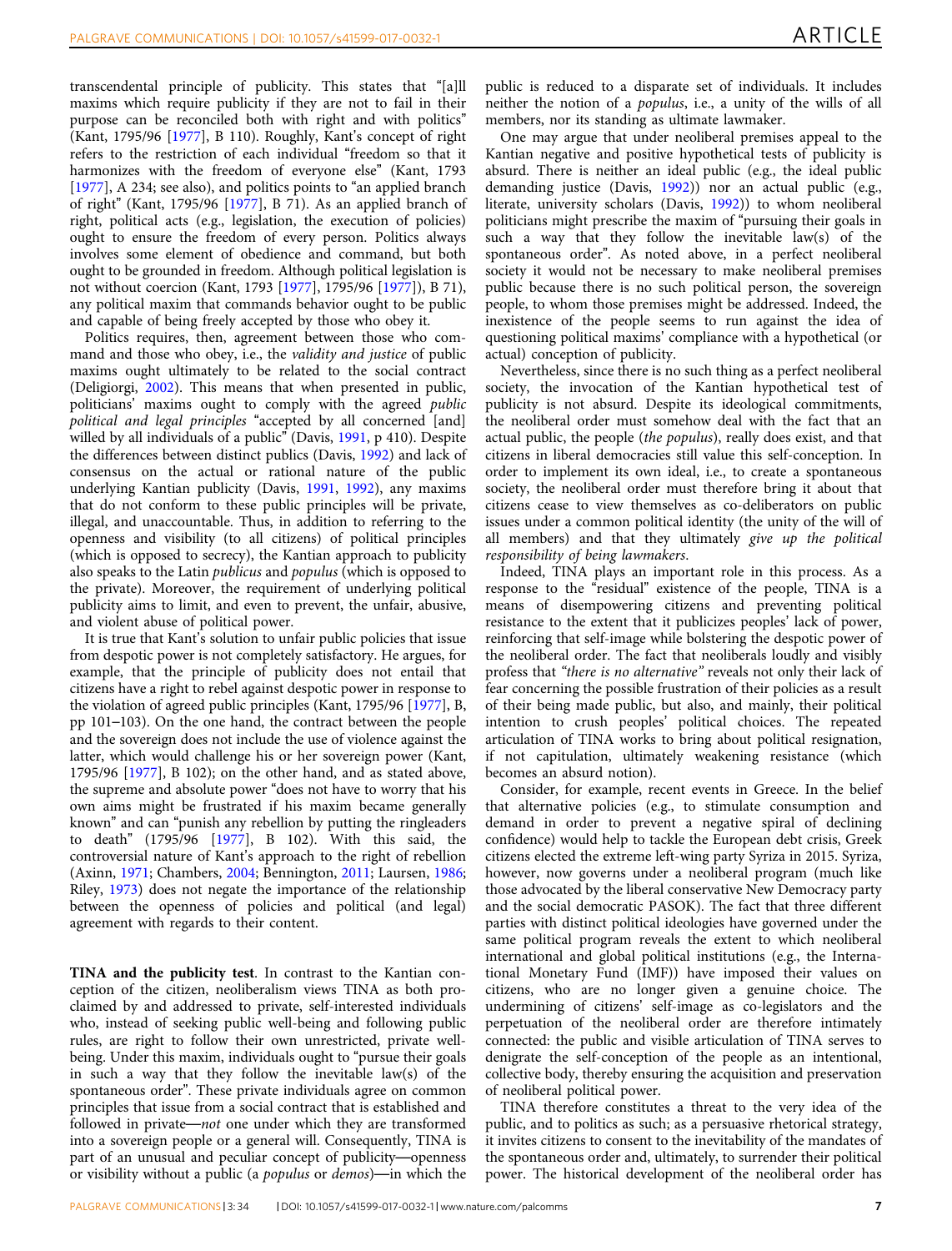meant that neoliberal societies still rely on key demo-liberal institutions (e.g., elections), and thus that individual choice is made under majority rule. Unlike the neoliberal understanding of majoritarian rule—which is framed by the model of straightforward individual wealth maximization (Buchanan and Tullock, [1962;](#page-9-0) Brennan and Buchanan, [1985\)](#page-9-0)—this form of rule is still generally conceived by citizens, given deep-seated understandings of democracy and legitimacy, in terms of deliberation (and rule) by the people (Locke, 1679 [[1960\]](#page-9-0); Kant, 1793 [\[1977\]](#page-9-0); Rawls, [1971,](#page-9-0) [1993\)](#page-9-0). TINA constitutes a threat to this notion, and indeed to any notion of the power of the collective to set political ends and realize political values. Its repeated articulation undermines the very existence of the sovereign people, making the populus complicit in its own dissolution.

TINA, "Nobody", and secrecy. Although it is implied by TINA, neoliberals do not publicly and visibly profess that "there is no such thing as the people". As suggested above, neoliberal thinkers do not explicitly argue against the meaningfulness of the people, as they do against society and states (Brennan and Buchanan, [1985;](#page-9-0) Hayek, [1976](#page-9-0); Nozick, [1974\)](#page-9-0). Since neoliberals still function within democratic electoral institutions, which often involve the rhetoric of the well-being of the people, when asking citizens to choose neoliberal policies politicians cannot publically proclaim, like Odysseus to the cyclops Polyphemus, that their policies address "nobody". If their status as "nobodies" were to be made public under neoliberal rule, the people would be far less eager to elect neoliberal politicians, which would entail the failure of neoliberal intentions. As a result, neoliberal politicians keep secret neoliberalism's rejection of the idea of the people while publically proclaiming that they address "everybody".

Neoliberal politicians therefore adhere to the following maxim: "pursue neoliberal goals by letting people think (wrongly) that other legitimate goals are being pursued". This maxim stems from the fact that their goal—"overcoming" public deliberation—will be more easily attained if it is kept secret. In particular, the imposition of leadership by the invisible hand (neoliberalism's true goal) is hidden by the supposition that neoliberal politicians are acting in the best interest of the people (the goal they present to the people). On the basis of this supposition, neoliberals profess that there is no alternative to their political policies while agreeing privately and secretly on public issues in a way that bypasses the people altogether, only later to proclaim that these policies were inevitable. A key example of this is the Transatlantic Trade and Investment Partnership (TTIP), a bi-lateral trade agreement between the EU and the US that was created mostly in secret. The trade negotiations were about reducing the regulatory barriers to trade for big business, such as food safety laws, environmental legislation, banking regulations, and the sovereign powers of individual nations. The TTIP encountered strong resistance from European and American citizens, which forced neoliberal officials to put it provisionally on hold [\(www.guengl.](http://www.guengl.eu/.../after-last-minute-withdrawal-of-ttip-vote-gue-ngl-calls-for-genuine-public) eu/…[/after-last-minute-withdrawal-of-ttip-vote-gue-ngl-calls-](http://www.guengl.eu/.../after-last-minute-withdrawal-of-ttip-vote-gue-ngl-calls-for-genuine-public)

[for-genuine-public](http://www.guengl.eu/.../after-last-minute-withdrawal-of-ttip-vote-gue-ngl-calls-for-genuine-public), Accessed 29 Dec). For instance, if Greenpeace had not disclosed the terms of the agreement, this would have certainly remained entirely secret, and later presented as inevitable.

Denial of the sovereign people is concomitant with the overlapping of (or better, confusion between) state secrecy and individual privacy. Secrecy involves the intentional concealment of information from those who may have a right to it (Pozen, [2010\)](#page-9-0). This intentional concealment depends on private, selfinterested individuals who, instead of seeking public well-being and following public rules, are told they are right to follow their own unrestricted, private well-being. By contrast, privacy involves a person's exclusive or restricted access to a realm of his or her own, and thus protection from unwanted access by others (Bok, [1982;](#page-9-0) Gavison, [1980](#page-9-0); Moor, [1990](#page-9-0); see also Clarke, [1999;](#page-9-0) DeCew, [1997;](#page-9-0) Fried, [1990;](#page-9-0) Parent, [1983](#page-9-0); Warren and Brandeis, [1890](#page-10-0)). What the contemporary situation shows is that neoliberals treat public secrecy as if it were a matter of individual privacy. Instead of accepting that citizens have rights to the information being concealed from them, neoliberals suppose that they have a right to exclusive access to "political" information. Treating the "political realm" as a kind of private property, neoliberal officials protect themselves from unwanted access by citizens, from whom they should derive their authority and to whom they should be accountable.

It is true that respect for accountability to the people does not necessarily entail complete transparency or the total forbearance of secrecy on the part of the state. Far from being irreducibly opposed, secrecy and publicity are mixed (Bentham, 1843 [\(1999](#page-8-0)); Elster, [1998\)](#page-9-0), symbiotic (Birchall, [2011\)](#page-9-0), and complementary (Horn, [2011\)](#page-9-0). Moreover, political secrecy is not always illegitimate. For example, as a "regrettable necessity" (Horn, [2011](#page-9-0), p 117), secrecy often serves as a means of ensuring the public or national interest (e.g., preventing enemies from accessing information that can harm national interests), of enhancing public deliberation and decision-making (Thompson, [1999\)](#page-10-0), of protecting citizens' privacy, and of combatting coercion (Chinen, [2009;](#page-9-0) Gutman and Thompson, [1996](#page-9-0); Losoncz, [2016;](#page-9-0) Pozen, [2010\)](#page-9-0).

Indeed, despite the abstract and formal nature of Kant's approach to publicity, his political philosophy does not necessarily reject political secrecy (Gosseries, [2005\)](#page-9-0). There is an irreducible element of secrecy that publicity can never dispel (Bennington, [2011;](#page-8-0) Davis, [1991](#page-9-0)). It is true that there is an unclear relationship between self-frustration and injustice in Kant's political concept of publicity (Gosseries, [2005](#page-9-0)). It is also true that the Kantian examples are sometimes obscure (Elster, [1998](#page-9-0)). However, just as under a despotic power an unjust public maxim need not be self-frustrating, so under a fair and accountable power, based on the will of the people, secrecy need not be unjust and impermissible (e.g., covert police interventions, or the classification of military documents).

In addition, the ethical and political nature of publicity entails the possibility of a transparent veil of secrecy (Kant, 1798 [[1977](#page-9-0)]), or open secrecy (Bennington, [2011\)](#page-8-0), which occurs when citizens and politicians consent to illegal or unconstitutional policies while publicly behaving as if they do not. Citizens (and politicians) often agree to illegal and unconstitutional policies because they are taken to further their interests (i.e., promises of job creation, lower taxes, greater "freedom"). Indeed, open secrecy of this sort often presupposes acknowledgement of—and, even more perversely, respect for—the foundational legislative power of the people. Politicians know that they need the support of the people if they are to acquire and preserve their power. In exchange for support for policies that violate constitutional standards, they offer untold material benefits—incentives for citizens to shut their eyes and ears to the destruction of their democratic institutions.

If there is always an irreducible element of secrecy that the requirement of political publicity can never dispel, what is really at stake when it comes to neoliberalism's secrecy about its attitude toward "the people" is not the fact of secrecy itself. What seems especially controversial, even disturbing, is the fact that neoliberal secrecy has no basis in the consent of the people. Indeed, contrary to secrecy at the level of certain forms of police or military intervention, neoliberalism's secret commitment to the nonexistence of the sovereign people would seem to be wholly illegitimate—it is neither an acceptable form of protective secrecy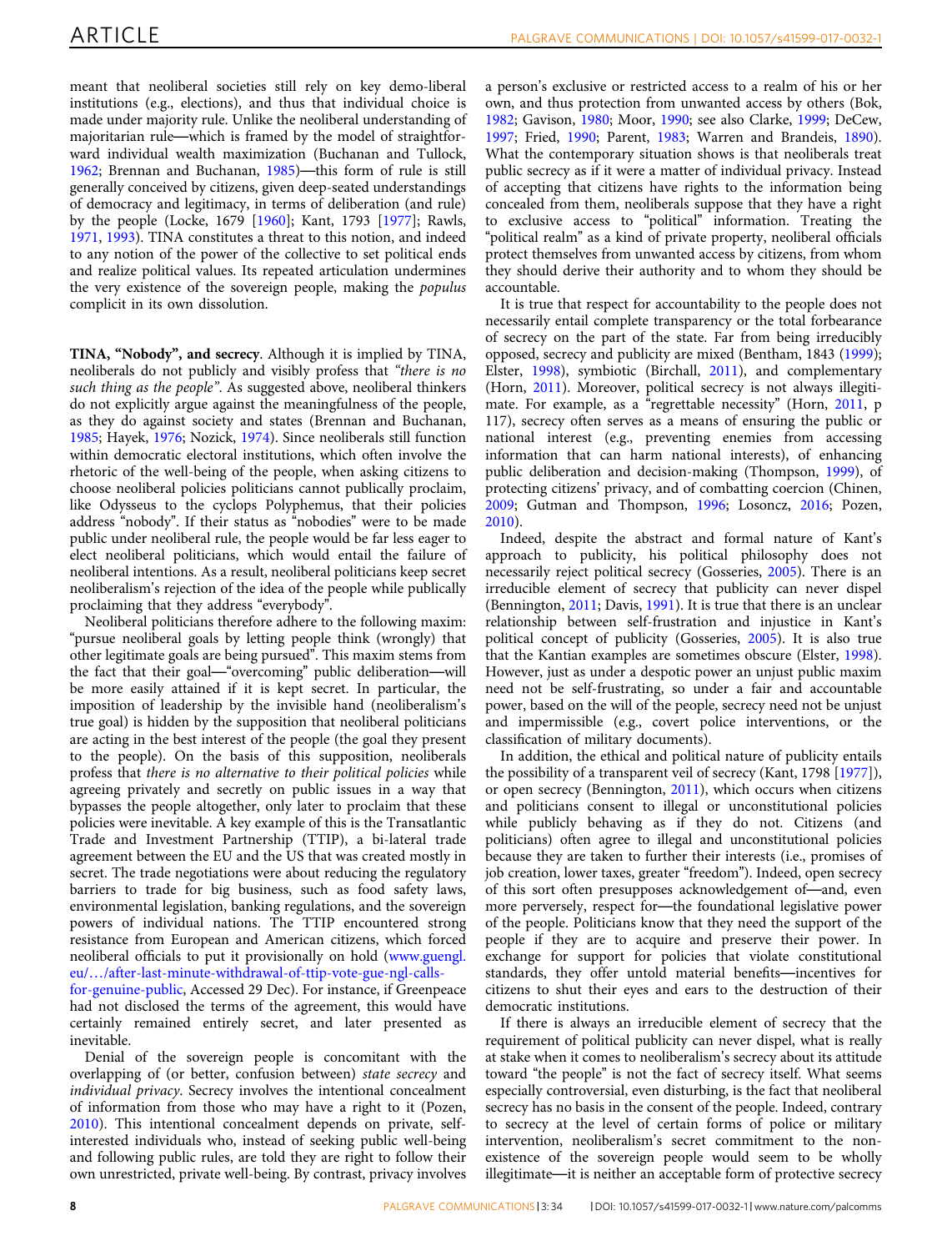<span id="page-8-0"></span>nor an acceptable form of open secrecy. Neoliberals justify their secrecy by citing the supposed fact that the policies they advocate are in the people's best interests. They do so while denying the existence of the people and pushing policies that would destroy the possibility of collective deliberation.

Even if the people's support of neoliberalism can be seen as an oxymoron, however, political choice (e.g., elections) under the maxim of "pursuing neoliberal goals by letting people think (wrongly) that other legitimate goals are being pursued" can contribute to the neoliberal political project of dismantling the foundational political power of the people. In truth, even if the violent imposition of neoliberal policies by powerful social forces is acknowledged (Hall, [2011](#page-9-0); Klein, [2007](#page-9-0); Overbeek, [1993](#page-9-0); Teubal, [2004\)](#page-10-0), when people subscribe to neoliberal programs in exchange for the illusory promise of personal and collective well-being they consent to political policies that necessitate the surrender of their political power.

Although neoliberals could publicize their belief that there is no such thing as the sovereign people without putting their aims at risk, as indeed already happens when they articulate TINA, they have yet to profess this explicitly. One may suppose, however, that even if neoliberals were to publicize their disdain for the sovereign people, this would not necessarily frustrate their aims and intentions. The disclosure of their commitment to the non-existence of that people might well be passively accepted by a powerless citizenry, revealing the extent to which neoliberal power has become unlimited and despotic and providing support for the thought that "the stronger a despotic power the larger the spectrum of maxims that may pass the publicity test" (Gosseries, [2005,](#page-9-0) p 6; see also Arendt, 1951). Under unbridled power, there is no limit to the threatening statements (and acts) that can be levelled against "enslaved" peoples. In situations where political power has yet to become fully unbridled, the extent to which leaders must resort to deception and manipulation reveals the important limits to despotism imposed by the existence of the people and the imperative to publicity. Although it has been perverted under neoliberalism, publicity remains an important public criterion of fairness and legitimacy.

# Conclusion

This paper has shown that TINA is communicated against the backdrop of a peculiar concept of publicity. As an openly professed principle, this is the concept of openness and visibility without a public (a *populus* or *demos*). The paper has also shown that the main content of publicity without a public is the unconditional neoliberal maxim of TINA itself.

The above argument compares the neoliberal approach to publicity with Kantian political philosophy, showing that the Kantian approach to publicity refers to public agreement on political rules. Moreover, it shows that in addition to referring to the openness and visibility to all citizens of political principles (opposed to secrecy), the Kantian approach to publicity also speaks to the Latin publicus (Cicero, [1999](#page-9-0), I, p 39). Despite the controversies associated with Kant's view (e.g., his approach to the right to rebellion (Axinn, 1971; Chambers, [2004;](#page-9-0) Bennington, 2011; Laursen, [1986](#page-9-0); Riley, [1973\)](#page-9-0)), the requirement of publicity articulated in his principle aims to limit, and even to prevent, unfair, abusive, and violent public policies. On the basis of this comparison, this paper has argued that publicity without a public is the expression of visibly despotic and arbitrary power. Although it is pursued under the banner of liberty, publicity without a public reveals the neoliberal project of absolute supremacy, openly and explicitly undermining liberty and public choice. Finally, this paper has argued that since state secrecy and

individual privacy overlap under neoliberalism, neoliberal publicity does not dispense with secrecy.

Possible areas of future research include inquiry into why contemporary liberal theories tend to avoid the political category of "the (sovereign) people", the political importance of which is undeniable in Locke's, (1679 [\[1960](#page-9-0)]), and Kant's, (1793 [\[1977](#page-9-0)], 1795/6 [1977]) liberal theories. The continued trend of relating the political category of "the people" to socialism, following Nozick, [\(1974](#page-9-0)), not only risks reducing liberalism to neoliberalism but also undermines a potentially useful concept in the battle against the theoretical and practical rejection of the idea of collective, intentional decision-making (e.g., the battle against populism and the erosion of democratic institutions (Brown, [2006,](#page-9-0) [2015](#page-9-0); Bruff, [2014;](#page-9-0) Kreuder-Sonnen and Zangl, [2015;](#page-9-0) Orphanides, [2014](#page-9-0); Schmidt and Thatcher, [2014](#page-9-0))). The conflation of liberalism and socialism (Nozick, [1974](#page-9-0)), or liberalism and neoliberalism, is certainly bad enough. Even worse, however, this conflation may cause some to think that liberal political theory, in the form of neoliberalism, also rejects the existence of political society. What is risked is a situation where illiberal and undemocratic political alternatives position themselves to fill the vacuum left by a system that, at its ideological core, cannot acknowledge the people's claims or well-being.

As this paper has shown, because of its appropriation of liberal democracy, neoliberalism makes use of traditional democratic rhetoric (e.g., "the well-being of the people(s)") and certain demoliberal institutions (e.g., elections). Nevertheless, future research could add to the already existing literature on democracy and neoliberalism (Leys, [2003;](#page-9-0) Springer, [2011](#page-10-0); Swyngedouw, [2015](#page-10-0)) consideration of the extent to which democracy in general, and representative democracy in particular, remains an oxymoron under neoliberalism. In addition to rejecting the main basis of democracy, the sovereign people, neoliberalism threatens political representation as such. Finally, since TINA is a discourse, it would be worthwhile to identify how neoliberalism is produced discursively.

Received: 18 July 2017 Accepted: 24 October 2017 Published online: 21 November 2017

#### **References**

- Agamben G (1996) Mezzii Senza Fine: Note sulla politica. Bolatti Boringhieri, Turim
- Antonakakis N, Collins A (2014) The impact of fiscal austerity on suicide: on the empirics of a modern Greek tragedy. Soc Sci Med 39–50
- Arendt H (1951) The origins of totalitarianism. Harcourt, Brace & Co, New York, NY
- Aristotle (2002) The Politics (trans. Carnes Lord). University of Chicago Press, Chicago
- Axinn S (1971) Kant, authority, and the French revolution. J Hist Ideas 32:423–432
- Badiou A (2016) Twenty Four Notes on the Uses of the Word "People". In: Allen, A (ed) What is a People. (New directions in Critical Theory). Columbia University Press, New York, NY, p 21–31
- Ball L, Furceri D, Leigh D, Loungani P (2013) The distributional effects of the fiscal austerity. DESA working paper N°. United Nations, New York, NY, p 129
- Barker R (1987) Socialism. In: Miller D, Coleman J, Connolly W, Ryan A (eds) The Blackwell encyclopedia of political thought 1987. Blackwell, Oxford, Cambridge, Massachusetts, pp 485–489
- Barney D (2008) Politics and emerging media. the revenge of publicity. Glob Media J 1:89–106
- Barro R (2009) Government spending is no free lunch: how Democrats are peddling voodoo economics. Wall Street J, 22 January. [http://www.wsj.com/](http://www.wsj.com/articles/SB123258618204604599) [articles/SB123258618204604599](http://www.wsj.com/articles/SB123258618204604599). Accessed 29 Nov 2015
- Bennington G (2011) Kant's open secret. Theory Cult Soc 28:26–40
- Bentham J (1843) [1999]) Political tactics. In: James M, Blamires C, Pease-Watkin C (eds) The collected works of Jeremy Bentham. Clarendon Press, Oxford, p 1999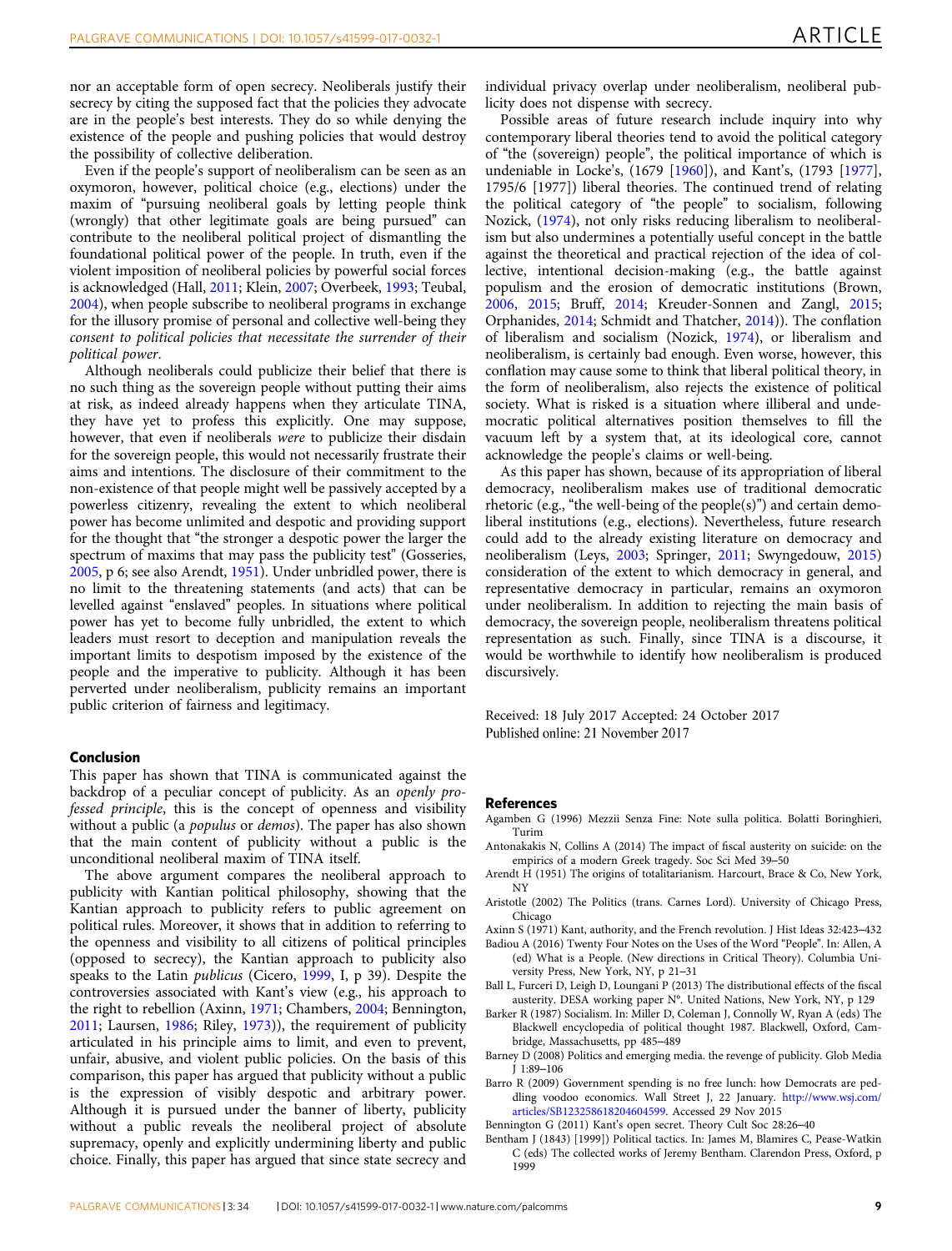- <span id="page-9-0"></span>Birchall C (2011) Introduction to "Secrecy and Transparency": the politics and opacity and openness. Theory Cult Soc 28:7–25
- Bok S (1982) Secrets: on the ethics of concealment and revelation. Pantheon, New York, NY
- Bohman J (1999) Citizenship and norms of publicity: wide public reason in cosmopolitan societies. Polit Theory 27(82):176–202
- Breaugh M (2007) L' éxpérience Plébéienne: Une Histoire Discontinue de la Liberé Politique. Payot, Paris
- Brennen G, Buchanan (1985) The Reason of Rules: Constitutional Political Economy. Liberty Fund. Indianapolis
- Brown W (2006) American nightmare: neoliberalism, neoconservatism, and democratization. Polit Theory 34:704
- Brown W (2015) Undoing the demos: neoliberalism's stealth revolution. Zone Books, Cambridge, MA
- Bruff I (2014) The rise of authoritarian neoliberalism. Rethink Marx 26(1):113–129 Buchanan J, Tullock G (1962) The calculus of consent: the logical foundations of
- constitutional democracy. Liberty Fund, Indianapolis
- Buchanan J (1990) The domain of constitutional economics. Const Polit Econ 1  $(1):1-18$
- Buchanan J (2000) The soul of classical liberalism. Indep Rev 5:111–119
- Chambers S (2004) Behind closed doors: publicity, secrecy and the quality of deliberation. J Polit Philos 12:389–410
- Chinen M (2009) Secrecy and democratic decisions. Quinnipiac Law Rev 27:1–53
- Cicero (1999) On the commonwealth and on the laws. Cambridge University Press, Cambridge, New York, NY, Melbourne, Madrid, Cape Town, Singapore, São Paulo
- Clarke R (1999) Secrets: the ethics of concealment and revelation. Vintage Books, New York, NY
- Cochrane J (2009) Fiscal stimulus, fiscal inflation or fiscal fallacies. [http://faculty.](http://faculty.chicagobooth.edu/john.cochrane/research/papers/fiscal2.htm) [chicagobooth.edu/john.cochrane/research/papers/](http://faculty.chicagobooth.edu/john.cochrane/research/papers/fiscal2.htm)fiscal2.htm. Accessed Nov 2015
- Crick B (1987) Socialism. McGraw-Hill Education, New York, NY
- Dahl R (1998) On democracy. with a new preface and two new chapters by Ian Shapiro. Yale University Press, New Haven & London
- Davis K (1991) Kantian "Publicity" and political justice. Hist Philos Q 8(4):409–421 Davis K (1992) Kant's different "Publics" and the justice of publicity. Kant-Stud 83 (2):170–184
- Dean J (2003) Why the net is not a public sphere. Constellations 10:95–112
- Dean J (2008) Communicative capitalism: circulation and foreclosure of politics. In: Boler M (ed) Digital media and democracy: tactics in hard times 2008. The MIT Press, Cambridge, Massachusetts. London, England, pp 101–121
- Dean J (2015) Neoliberalism's Defeat of Democracy. Critical Inquiry. [http://](http://criticalinquiry.uchicago.edu/neoliberalisms_defeat_of_democracy)) [criticalinquiry.uchicago.edu/neoliberalisms\\_defeat\\_of\\_democracy\).](http://criticalinquiry.uchicago.edu/neoliberalisms_defeat_of_democracy))
- DeCew J (1997) In pursuit of privacy: law, ethics, and the rise of technology. Cornell University Press, Ithaca, NY
- Deligiorgi K (2002) Universality, publicity, and communication: Kant's conception of reason. Eur J Philos 10:143–159
- Edmiston D (2014) The age of Austerity: contesting the ethical basis and financial
- sustainability of welfare reform in Europe. J Contemp Eur Stud 22(2):11–131 Elstain JB (1981) The public man, private woman: woman in social and political
- thought. Princeton University Press, Princeton, NJ<br>pe (2015) http://www.ft.com/cms/s/0/4 Europe (2015) http://www.ft.com/cms/s/0/469e55f2-1bf3-11e5-8201 cbdb03d71480. 710html#axzz3pbTFPzLn
- Elster J (1998) Deliberative and Constitution making. In: Elster J (ed) Deliberative democracy. Cambridge University Press, Cambridge, pp 97–122
- Foucault M (2008) The birth of biopolitics. Palgrave Macmillan, New York, NY Fraser N (1999) Rethinking the public sphere: a contribution to the critique of actually existing democracy. Soc Text 25/26:56–80
- Fried C (1990) Privacy: a rational context. In: Ermann MD, Williams MB, Guitierrez C (eds) Computers, ethics, and society 1990. Oxford University Press, New York, NY, pp 50–63
- Friedman M (1953) Essays in positive economics. University of Chicago Press, Chicago
- Gavison R (1980) Privacy and the limits of the law. Yale Law J 89:421–421
- Gosseries A (2005) Publicity. In: Zalta E (ed) The Stanford Encyclopedia of Philosophy. Stanford University, Stanford. [https://plato.stanford.edu/entries/](https://plato.stanford.edu/entries/publicity/) [publicity/](https://plato.stanford.edu/entries/publicity/) Acceded 3 Jan 2017
- Greer S (2014) Structural adjustment comes to Europe: lesson for Eurozone from the conditionality debates. Glob Social Policy 14(1):51–71
- Gutman A, Thompson D (1996) Democracy and disagreement. The Belknap Press of Harvard University Press, Cambridge, Massachusetts
- Habermas J (1989) The structural transformation of the public sphere: an inquiry into a category of Bourgeois Society. The M.I.T. Press, Cambridge, MA
- Habermas J (2000) Crossing globalization's valley of tears. New Perspect Q 17  $(4):51-7$
- Hall S (2011) The neoliberal revolution. J Cult Stud 25(6):705–728
- Harvey D (2005) A brief history of neoliberalism. Oxford University Press, Oxford, New York, NY
- Hayek F (1976) Law, legislation and liberty. the mirage of social justice, Vol. II. The University of Chicago Press, Chicago and London
- Hobbes T (1996) Leviathan. Oxford University Press, Oxford, 1651
- Horn E (2011) Logics of Political Secrecy. Theory Cult Soc 28:103–122
- Jenkins S (2007) Thatcher's Legacy. Political Stud Rev 5:161–171
- Kant I (1977) Über den Gemeinspruch: Das mag in der Theorie richtig sein, taugt aber nicht für die Praxis. In: Weischedel W (ed) Werke in Zwölf Bänden Band XI 1977. Suhrkamp Verlag, Frankfurt am Main, 1793, pp 125–172
- Kant I (1977) Zum ewigen Frieden. Ein philosophischer Entwurf. In: Weischedel W (ed) Werke in zwölf Bänden Band XI 1997. Suhrkamp Verlag, Frankfurt am Main, 1795/96, pp 195–251
- Kant I (1977) Die Metaphysik der Sitten. In: Weischedel W (ed) Werke in zwölf Bänden. Band VIII 1997. Suhrkamp Verlag, Frankfurt am Main, 1797
- Kant I (1977) Der Streit der Facultäten. In: Weischedel W (ed) Werke in zwölf Bänden Band XI 1997. Suhrkamp Verlag, Frankfurt am Main, 1798, pp 265–393
- Kersting W (1992) Politics, freedom, and order: Kant's political philosophy. In: Guyer P (ed) The Cambridge Companion to Kant 1992. Cambridge University Press, New York, NY, pp 341–368
- Klein N (2007) The Shock Doctrine: the rise of disaster capitalism. Allen Lane, London
- Kreuder-Sonnen C, Zangl B (2015) Which post-Westphalia? International organizations between constitutionalism and authoritarianism. Eur J Int Relat 31 (3):568–594
- Larner W (2006) Neoliberalism: policy, ideology, governmentality. In: Goda M (ed) International political economy and poststructural politics. Palgrave Macmillan, New York, NY, pp 199–218
- Laursen J (1986) The Subversive Kant: the vocabulary of "public" and "publicity". Political Theory 14:584–603
- Leys C (2003) Market-driven politics: neoliberal democracy and public interest. Verso, London, New York, NY
- Locke J (1679) Two treatises of government. In: Laslett P (ed) Cambridge texts in the history of political thought. Cambridge University Press, Glasgow, p 1960.
- Losoncz M (2016) Engagement against/for secrecy. Filos I Drustvo 27(29):428
- Moor J (1990) The ethics of privacy protection. Libr Trends 39:69–82
- Mudge S (2008) The state of the art. what is neoliberalism? Socio-Econ Rev 6:703–731
- Munck R (2003) Neoliberalism, necessitarism and alternatives in Latin America. There is no alternative (tina). Third World Q 24:495–511
- Mni Deustche Börse Group (2012) [https://www.marketnews.com/content/merkel](https://www.marketnews.com/content/merkel-passos-coelhopraise-portuguese-reform-efforts)[passos-coelhopraise-portuguese-reform-efforts](https://www.marketnews.com/content/merkel-passos-coelhopraise-portuguese-reform-efforts)
- Novelli J (2002) Instituições Políticas e Idéias Econômicas: o caso do Banco Central do Brasil (1965–1998). Annablume, São Paulo
- Nozick R (1974) Anarchy, state, and Utopia. Blackwell, Oxford
- Orphanides A (2014) The Euro Area crisis: politics over economics. Atl Econ J 42:243–263
- Overbeek H (ed) (1993) Restructuring hegemony in the global political economy. the rise of transnational nep-liberalism in the1980s. Routledge, London and New York, NY
- Overbeek H, Pijl Kessvander (1993) Restructuring Capital and Restructuring Hegemony: Neoliberalism and the Unmaking of the Post-War Order. In: Overbeek H (ed) Restructuring hegemony in the global political economy. The rise of transnational nep-liberalism in the 1980s 1993. Routledge, London and New York, NY, pp 1–27
- Parent WA (1983) Privacy, morality and the law. Philos Public Aff 12:269–288

Pozen D (2010) Deep secrecy. Stanf Law Rev 65:257–340

- Queiroz R (2016) Neo-liberal TINA: an ideological and political subversion of liberalism. Crit Policy Stud 10(4):1–20
- Ramey J (2015) Neoliberalism as a political theology of chance: the politics of divination. Palgrave Communications 1: 1–9
- Rawls J (1971) A theory of justice. Oxford University Press, Oxford
- Rawls J (1993) Political liberalism. Columbia University Press, New York, NY

Rawls J (1999) The law of peoples, with "The Idea of Public Reason Revisited".

- Harvard University Press, Cambridge, Massachusetts, London, England Read J (2009) A genealogy of homo-economicus: neoliberalism and the production
- of subjectivity. Foucault Stud 6:35–36. ISSN: 1832-5203 Reuters (2015) http://www.reuters.com/article/2015/07/16/us-eurozone-greece-
- idUSKBN 0P40EO20150716 Riley P (1973) On Kant as the most adequate of the social contract theorists. Polit
- Theory 1(4):450–471
- Rousseau JJ (1964) Du Contrat social. Gallimard, Paris, 1762
- Schmidt V, Thatcher M (2014) Why are neoliberal ideas so resilient in Europe's political economy? Crit Policy Stud 8:340–347
- Sidgwick H (1893) The methods of ethics. MacMillan and Co, London
- Sieyes EJ (1989) Qu'est ce que le Tiers État, Precedé de L'Essai sur les Privilèges. PUF, Paris, 1789
- Smith A (1776) An inquiry into the nature and causes of the wealth of nations, vol 2, W. Strahan and T. Cadell, London